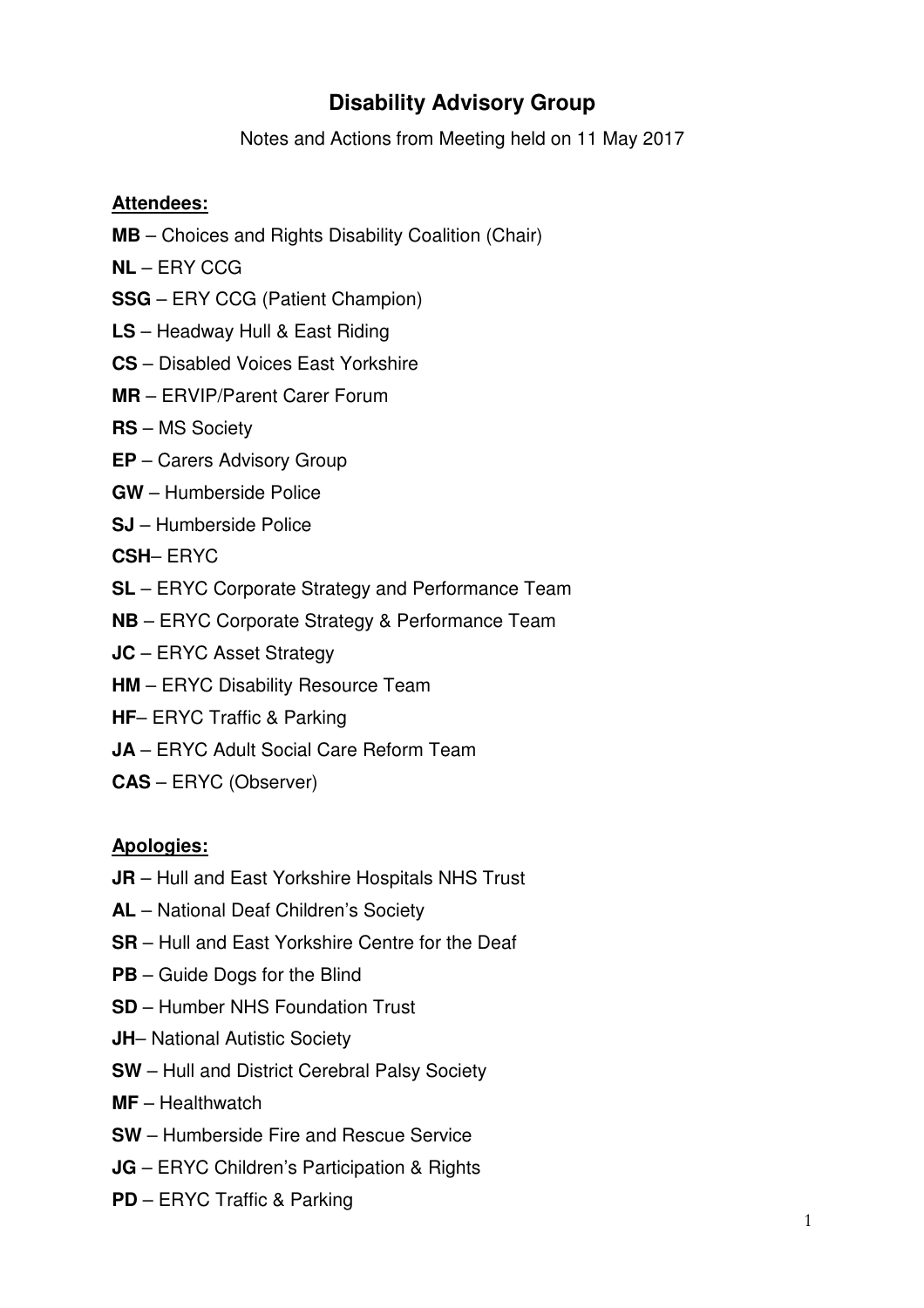# **Notes of the meeting held on 11 May 2017**

| <b>Notes</b>                                                                                                                                                                                                                                                                                                                                                          | <b>Actions</b> |                                                                                                   |  |  |
|-----------------------------------------------------------------------------------------------------------------------------------------------------------------------------------------------------------------------------------------------------------------------------------------------------------------------------------------------------------------------|----------------|---------------------------------------------------------------------------------------------------|--|--|
| Minutes from the meeting held on 10 February and Matters Arising.                                                                                                                                                                                                                                                                                                     |                |                                                                                                   |  |  |
| The notes from the meeting held on 10th February 2016                                                                                                                                                                                                                                                                                                                 |                |                                                                                                   |  |  |
| were approved.                                                                                                                                                                                                                                                                                                                                                        |                |                                                                                                   |  |  |
| <b>Meridian Centre</b> - The issue of accessibility to the                                                                                                                                                                                                                                                                                                            |                | CS may visit as a mystery                                                                         |  |  |
| Meridian Centre in Withernsea was discussed and the                                                                                                                                                                                                                                                                                                                   |                | shopper at some point.                                                                            |  |  |
| group was informed that a letter had been sent out from                                                                                                                                                                                                                                                                                                               |                |                                                                                                   |  |  |
| DAG and a response had been received from Withernsea                                                                                                                                                                                                                                                                                                                  |                | RS said people from the MS                                                                        |  |  |
| Town Council and The Meridian Centre. Responses                                                                                                                                                                                                                                                                                                                       |                | Society may also visit the building                                                               |  |  |
| suggest that the reported restrictions were now being                                                                                                                                                                                                                                                                                                                 |                | soon.                                                                                             |  |  |
| applied more pragmatically.                                                                                                                                                                                                                                                                                                                                           |                |                                                                                                   |  |  |
| Sensory Impairment - NB updated the group on ERYC                                                                                                                                                                                                                                                                                                                     |                |                                                                                                   |  |  |
| starting work on a sensory impairment needs                                                                                                                                                                                                                                                                                                                           |                |                                                                                                   |  |  |
| assessment. Will need to work closely with partners and                                                                                                                                                                                                                                                                                                               |                |                                                                                                   |  |  |
| the Disability Resource Team. It was also confirmed that                                                                                                                                                                                                                                                                                                              |                |                                                                                                   |  |  |
| ERYC have a sensory social worker.                                                                                                                                                                                                                                                                                                                                    |                |                                                                                                   |  |  |
| <b>Disabled Parking</b>                                                                                                                                                                                                                                                                                                                                               |                |                                                                                                   |  |  |
| Parking on Saturday Market - HF brought a proposal<br>for disabled spaces on Saturday Market/Sow Hill Road<br>and asked DAG members for feedback as to whether to<br>leave the spaces open or to mark out the bays. The view<br>was to leave them without markings, (not least as blue<br>badge users could already park on the double yellow<br>lines at this point) |                |                                                                                                   |  |  |
| Questions were asked about locations of dropped kerbs<br>near disabled bays. HF explained that kerbs cannot be<br>the full length of bays due to blind and partially sighted<br>not being able to identify footways. There are various<br>issues and things to consider when putting in dropped<br>kerbs.                                                             |                | The issue of dropped kerbs<br>needs to be discussed more at<br>the planned accessibility meeting. |  |  |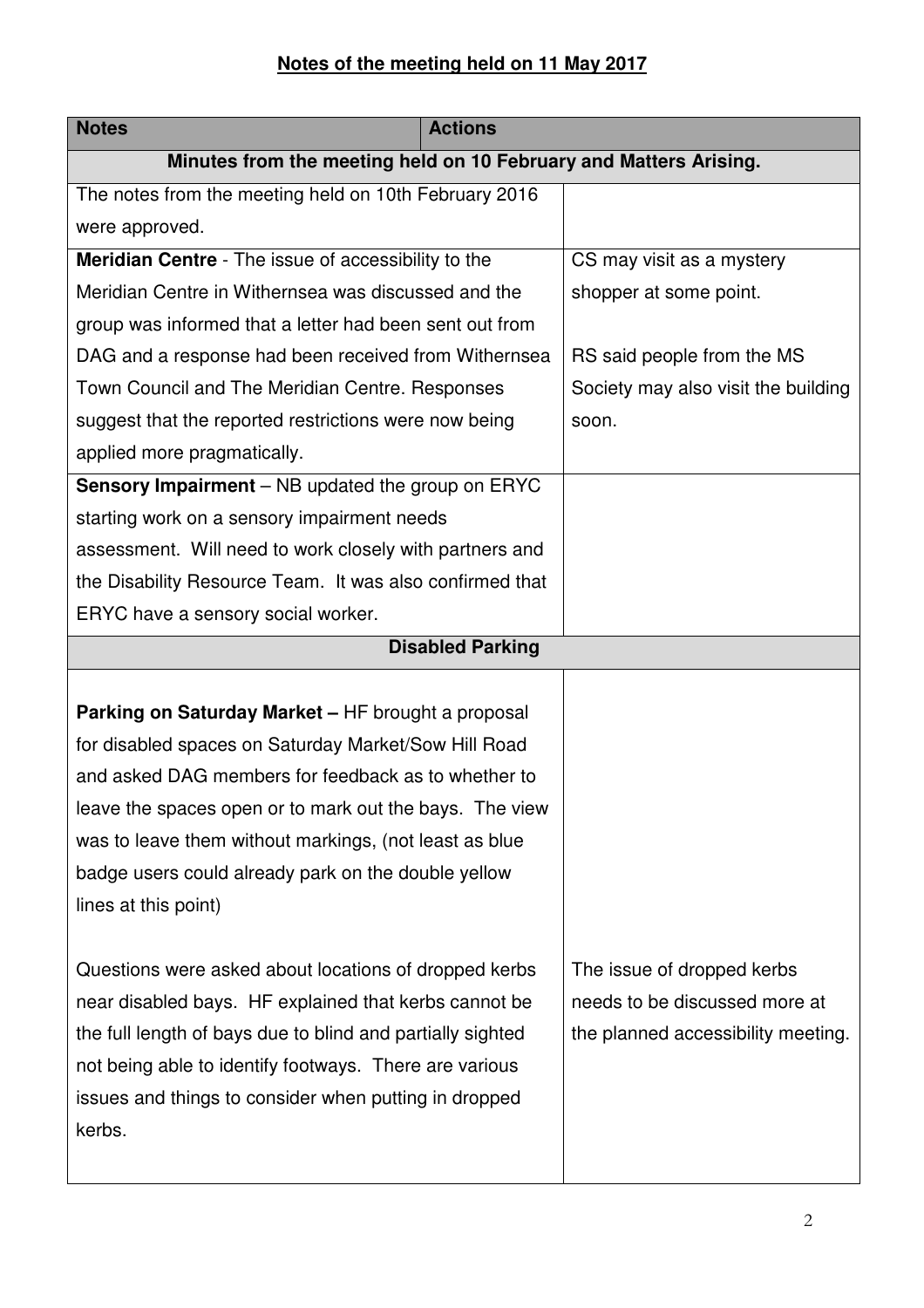| Members of the group suggested it would be useful to<br>know where the disabled parking bays are within areas in<br>the East Riding. Also, it would be useful to publicise<br>where Blue Badge holders can park, ie. Unlimited parking<br>in Controlled Parking Zones.                                                                                              | HF said a plan for disabled bays<br>has been drawn up for Beverley<br>and this could go on ERYC<br>website, alongside information on<br>disabled parking.    |  |  |
|---------------------------------------------------------------------------------------------------------------------------------------------------------------------------------------------------------------------------------------------------------------------------------------------------------------------------------------------------------------------|--------------------------------------------------------------------------------------------------------------------------------------------------------------|--|--|
| CS mentioned there are no disabled spaces in Beverley<br>on Saturday Market day and that disabled people cannot<br>access the market and town centre. The proposal for<br>parking from HF does not create spaces on a Saturday.<br>There was mention of creating temporary spaces on a<br>Saturday or perhaps a shuttle bus to take people into the<br>town centre. | HF to look at the possibility of<br>creating temporary disabled<br>spaces on Saturday Market day<br>and to consider other options<br>suggested by the group. |  |  |
| The group mentioned there are many issues around<br>parking and that perhaps a DAG sub group around<br>parking would be useful.                                                                                                                                                                                                                                     |                                                                                                                                                              |  |  |
| <b>Health</b>                                                                                                                                                                                                                                                                                                                                                       |                                                                                                                                                              |  |  |
|                                                                                                                                                                                                                                                                                                                                                                     |                                                                                                                                                              |  |  |
| NL gave a general update on work within the CCG and                                                                                                                                                                                                                                                                                                                 | NL circulated leaflets to the                                                                                                                                |  |  |
| handed out 2 leaflets (CCG News and Working Together                                                                                                                                                                                                                                                                                                                | group.                                                                                                                                                       |  |  |
| to Improve Health & Wellbeing). NL updated the group                                                                                                                                                                                                                                                                                                                | http://www.eastridingofyorkshireccg.n                                                                                                                        |  |  |
| on Community Services and the CCG's recent smooth                                                                                                                                                                                                                                                                                                                   | hs.uk/news/ccgnews/                                                                                                                                          |  |  |
| transition entering into a contract with City Health Care<br>Partnership (CHCP).                                                                                                                                                                                                                                                                                    | http://www.eastridingofyorkshireccg.n<br>hs.uk/our-plans/bettercare/                                                                                         |  |  |

٦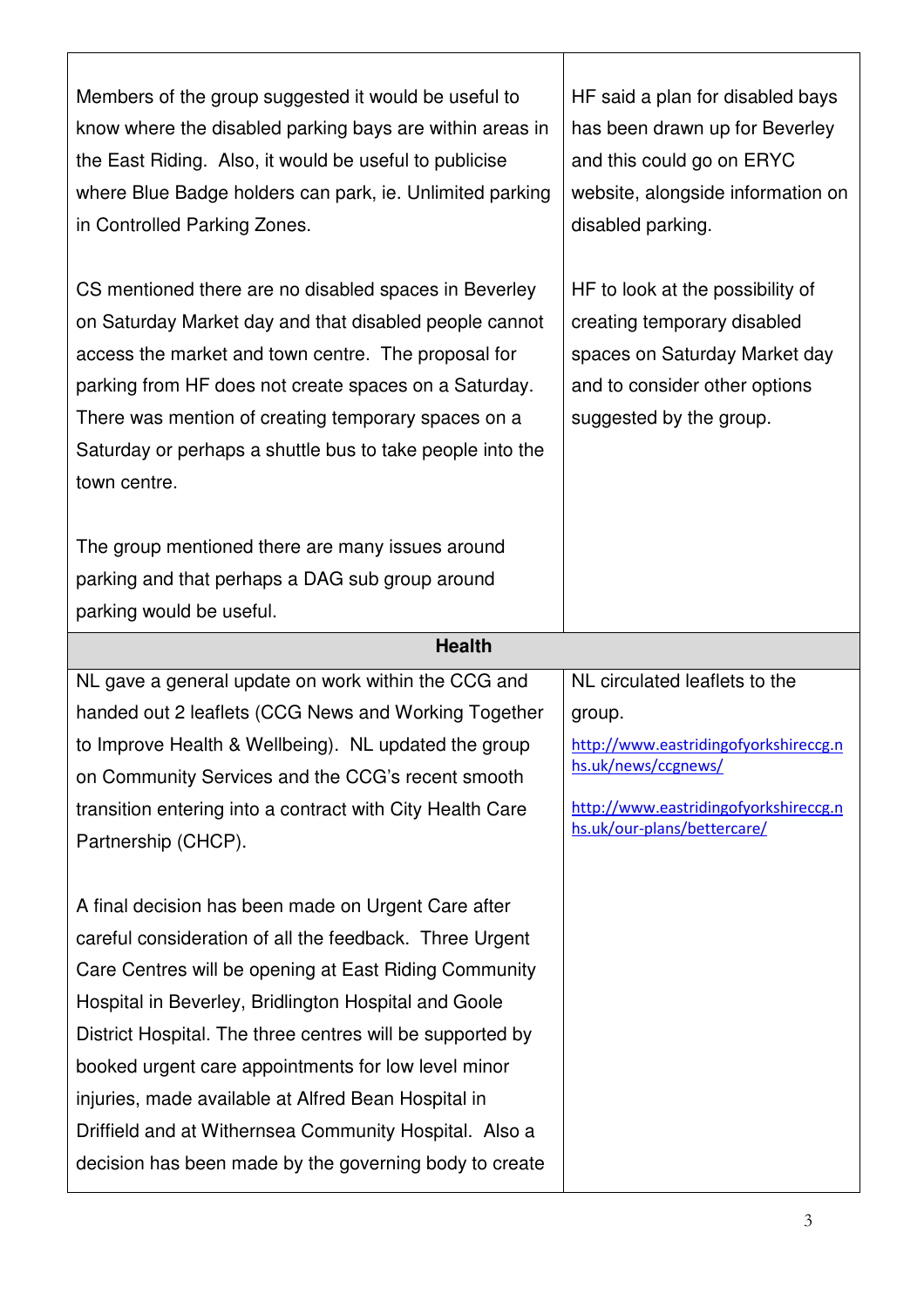an integrated community and intensive rehabilitation centre in Beverley, supported by 15 Time to Think Beds.

The CCG's Urgent Care Plan has been referred to the Secretary of State.

NL thanked the group for their feedback on the NHS recruitment process and also mentioned that there is now an Easy Read version of the Equality Plan available.

There was discussion around access to Mental Health services, in particular the crisis team and being unable to get through to them via telephone. Also, there was discussion around the criteria for IAPT and crisis care, and people who require immediate support but do not quite meet the threshold. CCG are currently reviewing mental health strategy for the area.

JR sent in a briefing note to update the group with which MB outlined. HEY have been accredited Level 2 of the Disability Confident Scheme, the trust is sponsoring two places for disabled staff to attend the Disability Summit in Leeds on 19 May 2017. There will be road works on Lansdowne Street leading into Hull Royal Infirmary for approximately eight weeks and therefore there may be diversions in place and prohibited parking on some streets. Lastly there will be a fun day held by staff from Ward 29 on Sunday 25 June from 1pm – 4pm to raise funds for specialist items for patient care and all are welcome.

Evidence of incidents where people were unable to get through to crisis team to be sent through to SSGrey or NL so they can raise the issues with the provider. Humber NHS Foundation Trust invited to attend the next meeting to discuss Mental Health Services.

NB to circulate briefing note to group which includes further detail.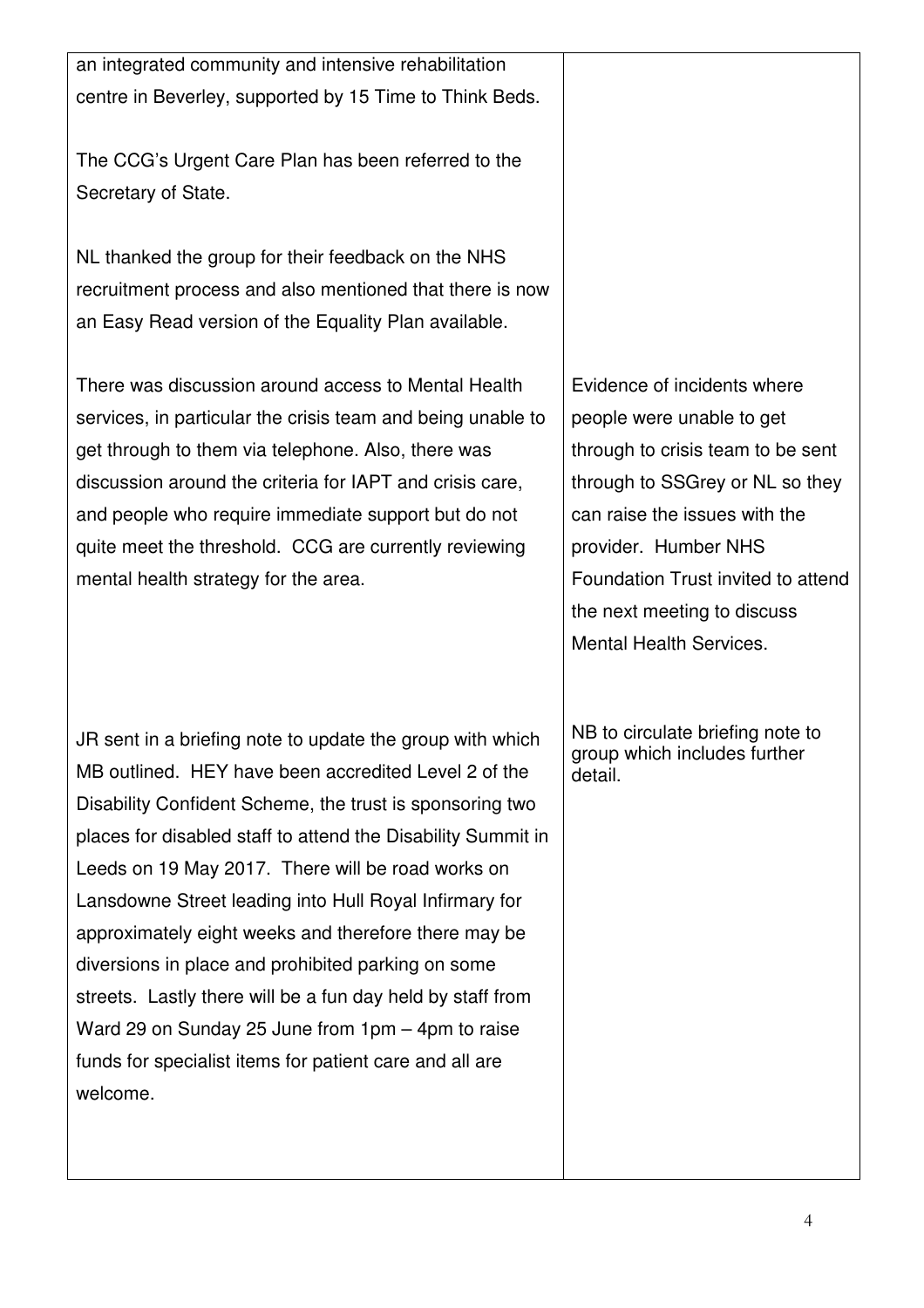#### **Hate Crimes**

PC SJ introduced hate crimes and explained that you can report a hate crime through 101, 999 and on the police website. There are posters and leaflets on hate crime which can be sent to the group.

The Herbert Protocol was also explained. This is a scheme designed to help those with dementia/alzheimers. The form is on the police website and is to be filled out with details of the person's address, contacts, special places and various other details which could help to find them if they ever go missing.

Hate Crime is very under-reported and can often be misinterpreted by people with learning disabilities, as another person being nice to them. Police have been working hard to raise awareness and are trying to train hate crime champions within organisations who can identify hate crimes/incidents, give advice to people about hate crime and how to report it. PC SJ has offered to do carry out the training if any organisations would like it. PC SJ has carried out the training in a couple of schools within the East Riding.

It was explained that the East Riding has low numbers of disability hate crimes however, it is not necessarily a true reflection as many crimes/incidents are not reported.

Police have recently provided hate crime training for staff over a 5 week period and around 2,000 employees have now been trained and have a good awareness of hate crimes. It was also mentioned that there is a particular focus on disability hate crime within the force at the moment.

Leaflets and posters have been circulated to DAG members. CCG will circulate to GP practices. The form and link have been

circulated to the group.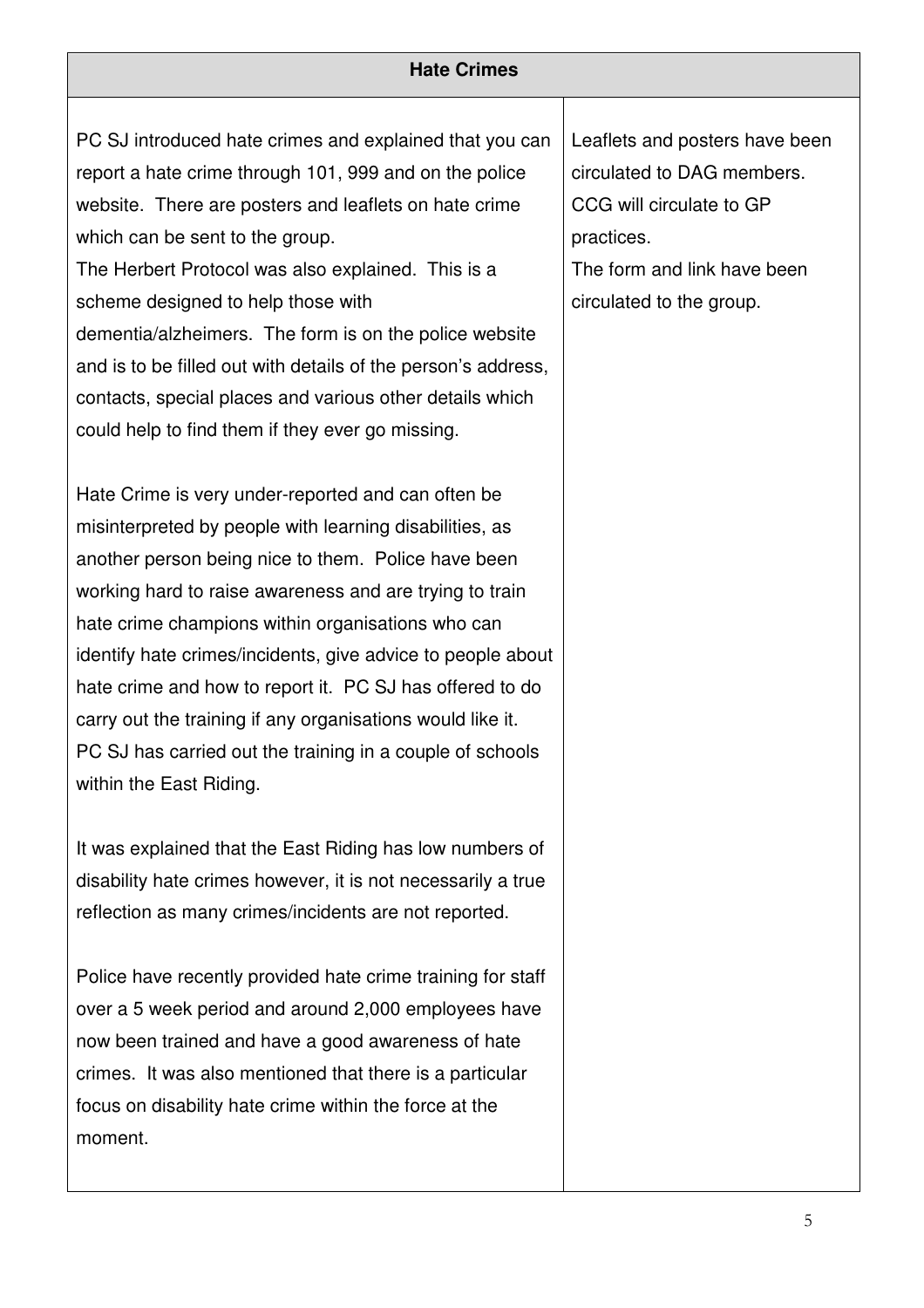| GW explained to the group about the Independent            | Invitation and introduction letter |  |  |
|------------------------------------------------------------|------------------------------------|--|--|
| Advisory Group which is a meeting for the community,       | have been sent to the group from   |  |  |
| chaired and run by the community, with an aim to improve   | GW.                                |  |  |
| the quality of Policing services to all communities. GW    |                                    |  |  |
| invited any member of DAG to attend the meetings and       |                                    |  |  |
| become a member of the group.                              |                                    |  |  |
| Elections/access to polling stations                       |                                    |  |  |
| It was noted that whilst polling stations were classed as  | Those present agreed that any      |  |  |
| being 'accessible', many were not easy for disabled        | instances where polling stations   |  |  |
| people to get into. Particularly those who used            | were found to be difficult to      |  |  |
| wheelchairs or had visual impairments. Such difficulties   | access should be reported to the   |  |  |
| related to access did not encourage disabled people to     | Acting Returning Officer ASAP.     |  |  |
| vote (something that was being encouraged nationally)      |                                    |  |  |
| and potentially led to an increased use of postal votes.   |                                    |  |  |
| <b>DAG Work plan</b>                                       |                                    |  |  |
|                                                            |                                    |  |  |
| The group asked for further information on A-Boards and    | NB to look into.                   |  |  |
| guidelines, locations and actions the enforcement team     |                                    |  |  |
| have taken recently.                                       |                                    |  |  |
|                                                            |                                    |  |  |
| Regarding access officers who are trained to carry out     | JC to provide information on       |  |  |
| accessibility audits, questions were asked about when      | accessibility audits to the group. |  |  |
| and where audits have taken place.                         |                                    |  |  |
|                                                            |                                    |  |  |
| NB explained that discussions were on-going with the       |                                    |  |  |
| leisure centres to try and collate information on disabled |                                    |  |  |
| sessions in one place and the group would be updated if    |                                    |  |  |
| any progress was made.                                     |                                    |  |  |
|                                                            |                                    |  |  |
| NB explained that the Blue Badge process such as how       |                                    |  |  |
| people apply for badges, how the data is recorded and      |                                    |  |  |
| also the misuse of blue badges, is currently under review  |                                    |  |  |
| and DAG will be consulted in the near future.              |                                    |  |  |
|                                                            |                                    |  |  |
| MB explained that there may be an FOI that has come in     | NB to speak to licensing.          |  |  |